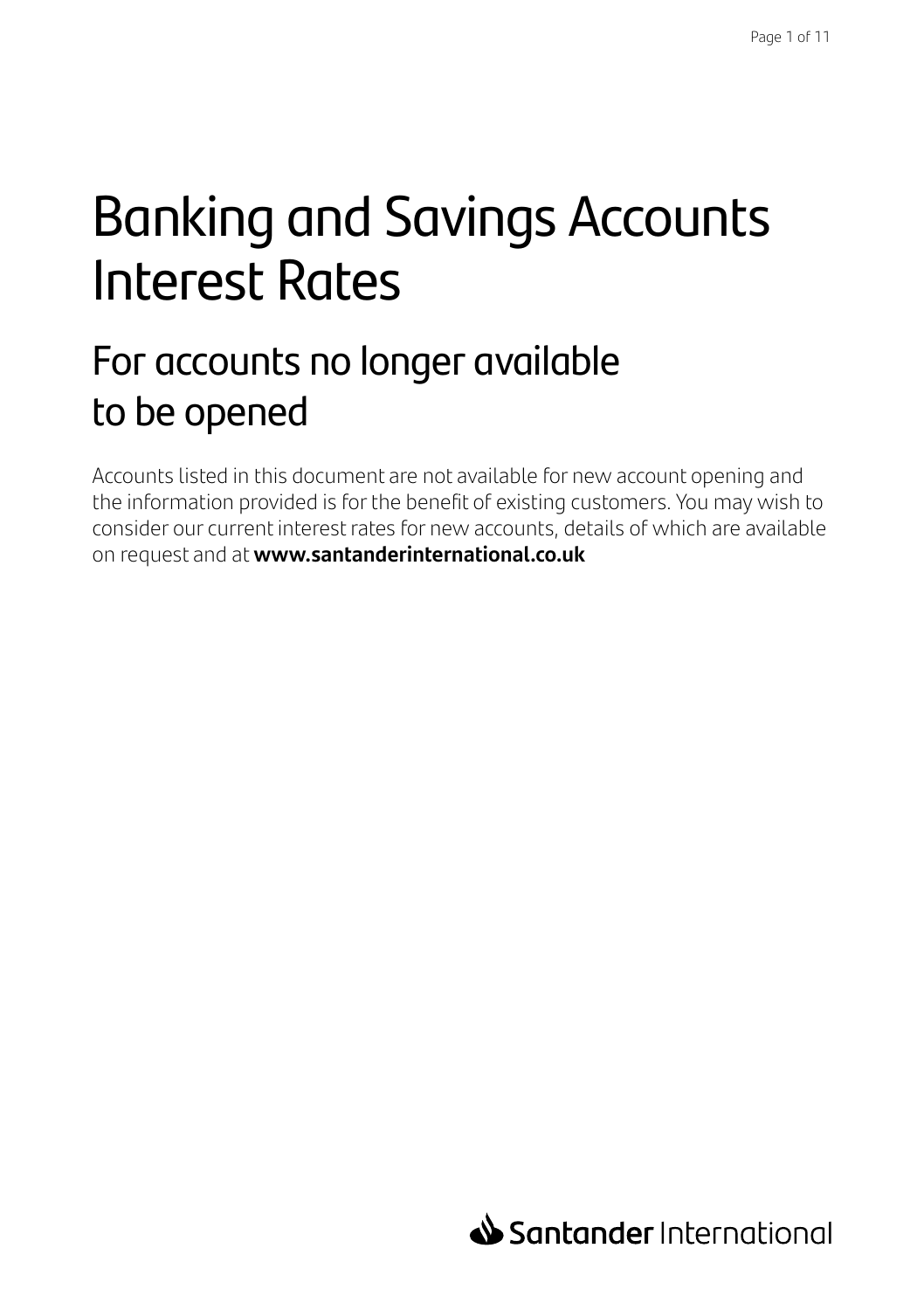## **Banking Accounts**

## **Gold Bank Account**

The Gold Bank Account is a flexible bank account that was previously offered by our Jersey branch and offers tiered interest rates and easy access to your money. It can be held in Sterling, Euro and US Dollar currencies and is accompanied by a Gold Visa debit card.

### **Sterling**

Interest rates are effective from 20 March 2020

| Minimum balance<br>to earn interest rate | Gross rate p.a. (variable)<br>Interest paid quarterly | Annual Equivalent Rate (AER)<br>(variable) |
|------------------------------------------|-------------------------------------------------------|--------------------------------------------|
| $£0 - £99.999.99$                        | 0.00%                                                 | $0.00\%$                                   |
| £100,000 - £249,999.99                   | 0.00%                                                 | 0.00%                                      |
| £250.000 - £999.999.99                   | 0.00%                                                 | 0.00%                                      |
| $£1.000.000 +$                           | $0.00\%$                                              | $0.00\%$                                   |

#### **Euro**

Interest rates are effective from 01 February 2021

| Minimum balance<br>to earn interest rate | Gross rate p.a. (variable)<br>Interest paid quarterly | Annual Equivalent Rate (AER)<br>(variable) |  |
|------------------------------------------|-------------------------------------------------------|--------------------------------------------|--|
| €0 – €74.999.99                          | $0.00\%$                                              | 0.00%                                      |  |
| €75.000 +                                | $-0.75%$                                              | $-0.75%$                                   |  |

### **US Dollar**

Interest rates are effective from 20 March 2020

| Minimum balance<br>to earn interest rate | Gross rate p.a. (variable)<br>Interest paid quarterly | Annual Equivalent Rate (AER)<br>(variable) |  |
|------------------------------------------|-------------------------------------------------------|--------------------------------------------|--|
| $$0 - $499.999.99$                       | 0.00%                                                 | 0.00%                                      |  |
| $$500.000 +$                             | $0.00\%$                                              | 0.00%                                      |  |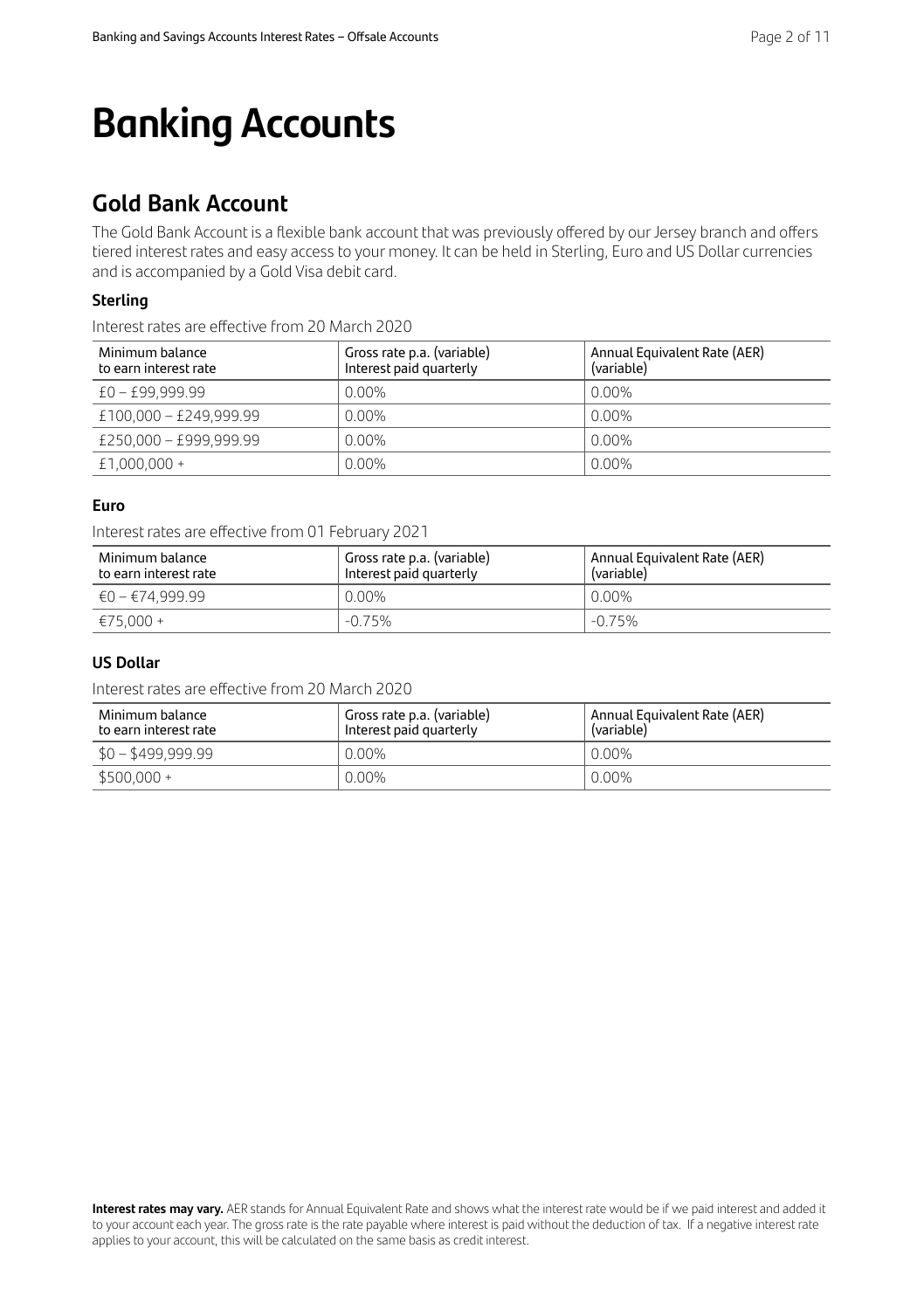## **Banking Accounts (continued)**

## **Gold Bank Account**

This flexible bank account was made available to our Isle of Man branch international customers transferring from International Saver IOM and/or Currency Account IOM accounts. The Account offers tiered interest rates and easy access to your money and is accompanied by a Gold Visa debit card.

### **Sterling**

Interest rates are effective from 20 March 2020

| Minimum balance       | Gross rate p.a. (variable) | Gross rate p.a. (variable) | Annual Equivalent Rate |
|-----------------------|----------------------------|----------------------------|------------------------|
| to earn interest rate | Interest paid quarterly    | Interest paid monthly      | (AER) (variable)       |
| £0 – £9.999.999.99    | $0.00\%$                   | $0.00\%$                   | $0.00\%$               |

### **Euro**

Interest rates are effective from 01 February 2021

| Minimum balance<br>to earn interest rate | Gross rate p.a. (variable)<br>Interest paid quarterly | Annual Equivalent Rate (AER)<br>(variable) |
|------------------------------------------|-------------------------------------------------------|--------------------------------------------|
| €0 – €74.999.99                          | $0.00\%$                                              | $0.00\%$                                   |
| €75.000 - €9.999.999.99                  | $-0.75%$                                              | $-0.75%$                                   |

### **US Dollar**

Interest rates are effective from 01 February 2021

| Minimum balance<br>to earn interest rate | Gross rate p.a. (variable)<br>Interest paid quarterly | Annual Equivalent Rate (AER)<br>(variable) |
|------------------------------------------|-------------------------------------------------------|--------------------------------------------|
| $$0 - $74,999.99$                        | $0.00\%$                                              | 0.00%                                      |
| £75,000 - \$999,999,99                   | $0.00\%$                                              | 0.00%                                      |
| $$1,000,000 - $9,999,999.99$             | $0.00\%$                                              | 0.00%                                      |

## **Island Gold Bank Account**

This flexible bank account was made available to our Isle of Man branch customers living in either the Isle of Man or Channel Islands transferring from International Saver (M) IOM accounts. The account offers tiered interest rates and easy access to your money and is accompanied by Gold Visa debit card.

### **Sterling**

Interest rates are effective from 20 May 2022

| Minimum balance<br>to earn interest rate | Gross rate p.a. (variable)<br>Interest paid monthly | Annual Equivalent Rate (AER) (variable) |
|------------------------------------------|-----------------------------------------------------|-----------------------------------------|
| £0 – £74,999.99                          | 0.75%                                               | 0.75%                                   |
| £75,000 - £9,999,999.99                  | 0.75%                                               | 0.75%                                   |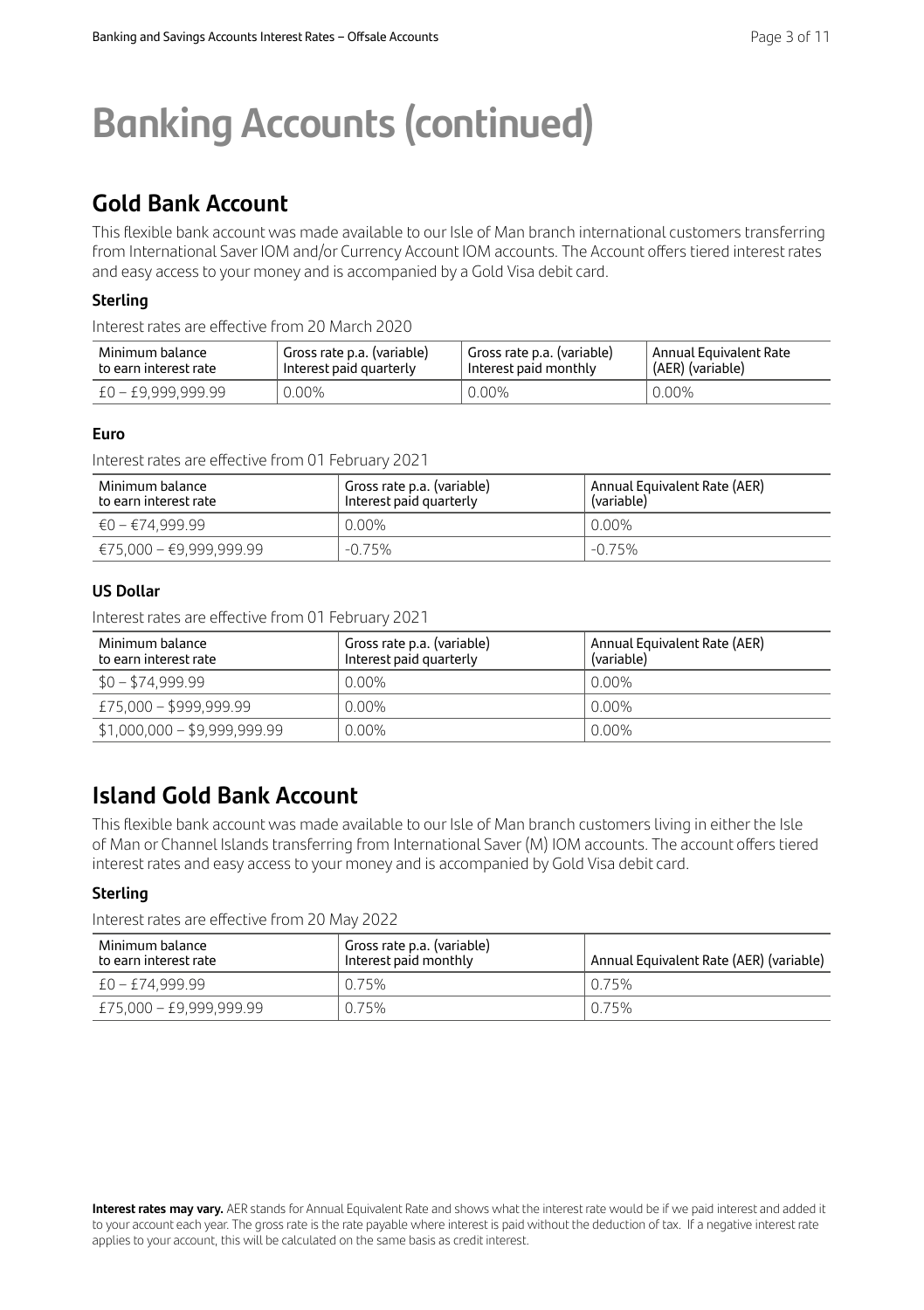## **Savings Accounts**

## **Base Rate Tracker Account**

These savings accounts were previously offered to customers of our Jersey branch and pay an interest rate linked to the UK Bank of England Base Rate and they require either 90 or 180 days' notice.

Interest rates are effective from 20 May 2022.

**Base Rate Tracker 90** 

90 days' notice required for withdrawals without penalty. The minimum balance requirement is £50,000.

| Minimum balance       | Interest paid annually                        |                               |                                                  | Interest paid quarterly                                    |                               |                                                  |
|-----------------------|-----------------------------------------------|-------------------------------|--------------------------------------------------|------------------------------------------------------------|-------------------------------|--------------------------------------------------|
| to earn interest rate | Link to UK<br>Bank of<br>England<br>Base Rate | Gross rate p.a.<br>(variable) | Annual<br>Equivalent<br>Rate (AER)<br>(variable) | Gross rate p.a.<br>(variable)<br>Interest paid<br>annually | Gross rate p.a.<br>(variable) | Annual<br>Equivalent<br>Rate (AER)<br>(variable) |
| £50.000 +             | Equal to Base                                 | 1.00%                         | $.00\%$                                          | Base -0.10%                                                | 0.90%                         | 0.90%                                            |

#### **Base Rate Tracker 180**

180 days' notice required for withdrawals without penalty. The minimum balance requirement is £50,000.

| Minimum balance       | Interest paid annually                        |                               |                                                  | Interest paid quarterly                                    |                               |                                                  |
|-----------------------|-----------------------------------------------|-------------------------------|--------------------------------------------------|------------------------------------------------------------|-------------------------------|--------------------------------------------------|
| to earn interest rate | Link to UK<br>Bank of<br>England<br>Base Rate | Gross rate p.a.<br>(variable) | Annual<br>Equivalent<br>Rate (AER)<br>(variable) | Gross rate p.a.<br>(variable)<br>Interest paid<br>annually | Gross rate p.a.<br>(variable) | Annual<br>Equivalent<br>Rate (AER)<br>(variable) |
| $£50.000 +$           | Base + 0.20%   1.20%                          |                               | 1.20%                                            | Base + 0.10%   1.10%                                       |                               | 1.10%                                            |

## **Call Plus Account**

These savings accounts were previously offered to customers of our Jersey branch and provide easy access to funds.

### **Sterling**

Interest rates are effective from 5 March 2009. Interest is credited annually.

| Minimum balance       | <sup>'</sup> Gross rate p.a. (variable) | Annual Equivalent Rate (AER) |  |
|-----------------------|-----------------------------------------|------------------------------|--|
| to earn interest rate | Interest paid annually                  | (variable)                   |  |
| £1.000 +              | 0.00%                                   | 0.00%                        |  |

#### **Euro**

Interest rates are effective from 01 February 2021. Interest is credited twice per year.

| Minimum balance<br>to earn interest rate | Gross rate p.a. (variable)<br>Interest paid semi-annually | Annual Equivalent Rate (AER)<br>(variable) |
|------------------------------------------|-----------------------------------------------------------|--------------------------------------------|
| €1.500 – €74.999.99                      | $0.00\%$                                                  | $0.00\%$                                   |
| €75.000 +                                | $-0.75%$                                                  | $-0.75%$                                   |

#### **US Dollar**

Interest rates are effective from 30 October 2008. Interest is credited twice per year.

| Minimum balance       | Gross rate p.a. (variable)  | Annual Equivalent Rate (AER) |  |
|-----------------------|-----------------------------|------------------------------|--|
| to earn interest rate | Interest paid semi-annually | (variable)                   |  |
| $$1.500 +$            | 0.00%                       | 0.00%                        |  |

**Interest rates may vary.** AER stands for Annual Equivalent Rate and shows what the interest rate would be if we paid interest and added it to your account each year. The gross rate is the rate payable where interest is paid without the deduction of tax. If a negative interest rate applies to your account, this will be calculated on the same basis as credit interest.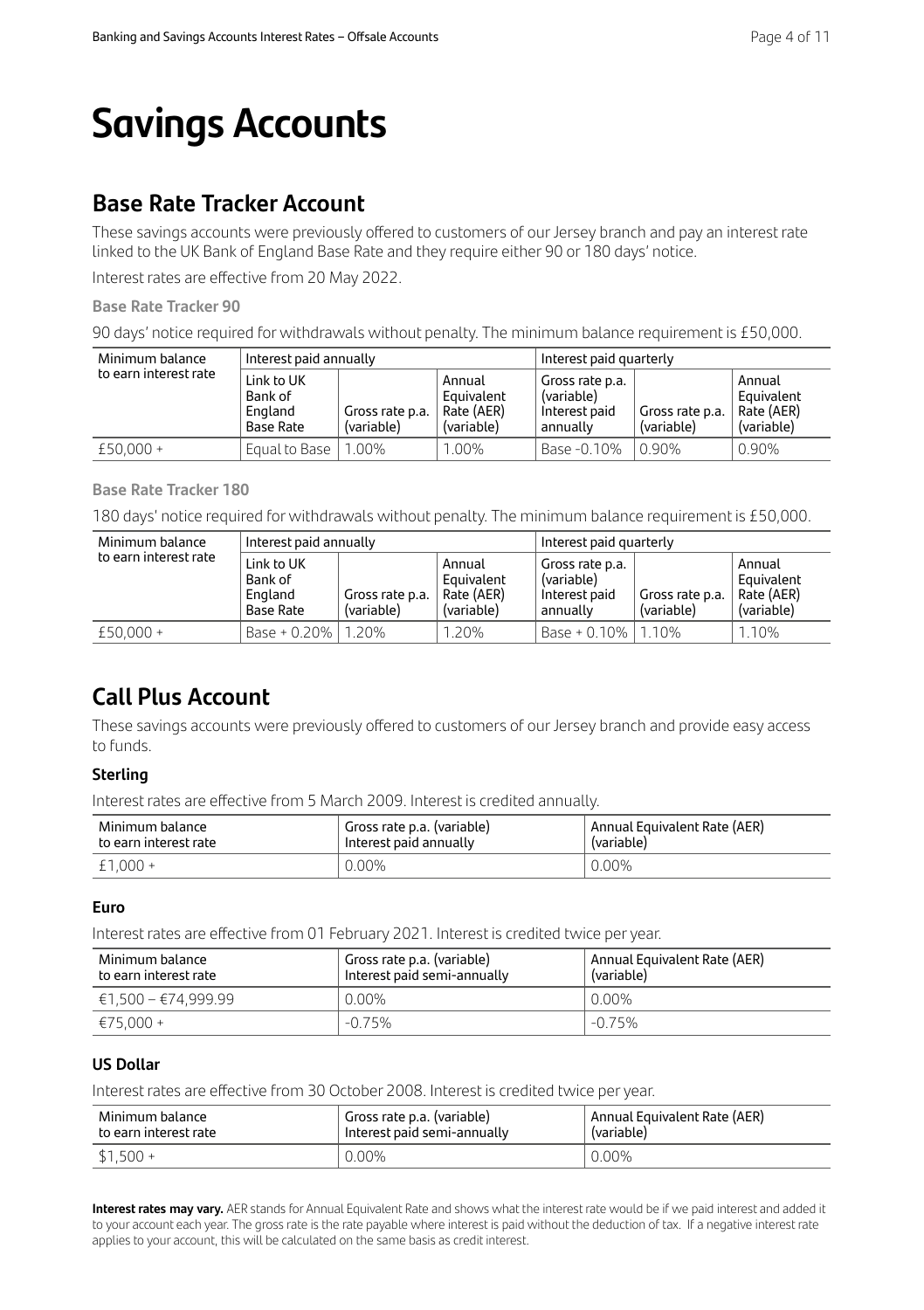### **Flexible Saver Account**

This Sterling savings account was made available to our Isle of Man branch international customers transferring from Flexible Saver IOM and/or Bond Maturity Account IOM. The account offers a variable interest rate with the benefit of easy access to your funds.

Interest rates are effective from 20 March 2020

| Minimum balance       | <sup>1</sup> Gross rate p.a. (variable) | ' Annual Equivalent Rate (AER) |  |
|-----------------------|-----------------------------------------|--------------------------------|--|
| to earn interest rate | Interest paid quarterly                 | (variable)                     |  |
| £0 – £4,999,999.99    | ).00%                                   | $0.00\%$                       |  |

### **Instant Access Savings Account**

A Sterling savings account previously available to customers of our Jersey branch which offers a variable interest rate with the benefit of easy access to your funds. The minimum balance requirement is £3,000.

| Minimum balance<br>to earn interest rate | Gross rate p.a.<br>(variable)<br>Interest paid annually | Annual Equivalent<br>Rate (AER) (variable) | Gross rate p.a.<br>(variable)<br>Interest paid monthly | Annual Equivalent<br>Rate (AER) (variable) |
|------------------------------------------|---------------------------------------------------------|--------------------------------------------|--------------------------------------------------------|--------------------------------------------|
| £3,000 - £49,999                         | $0.00\%$                                                | $0.00\%$                                   | $0.00\%$                                               | $0.00\%$                                   |
| £50,000 - £99,999                        | $0.00\%$                                                | $0.00\%$                                   | $0.00\%$                                               | $0.00\%$                                   |
| £100,000 - £249,999                      | $0.00\%$                                                | $0.00\%$                                   | $0.00\%$                                               | $0.00\%$                                   |
| £250,000 - £999,999                      | $0.00\%$                                                | $0.00\%$                                   | $0.00\%$                                               | $0.00\%$                                   |
| £1,000,000 +                             | 0.00%                                                   | $0.00\%$                                   | $0.00\%$                                               | $0.00\%$                                   |

Interest rates are effective from 20 March 2020

## **Island Saver Account**

This Sterling savings account was previously made available to customers of our Isle of Man branch living in either the Isle of Man or Channel Islands who transferred from an Instant Saver IOM and/or Everyday Saver IOM account. The account offers a variable interest rate with the benefit of easy access to funds.

Interest rates are effective from 20 March 2020

| Minimum balance       | Gross rate p.a. (variable) | Annual Equivalent Rate (AER) |
|-----------------------|----------------------------|------------------------------|
| to earn interest rate | Interest paid quarterly    | (variable)                   |
| £0 – £4,999,999.99    | 0.00%                      | ጋ በበ%                        |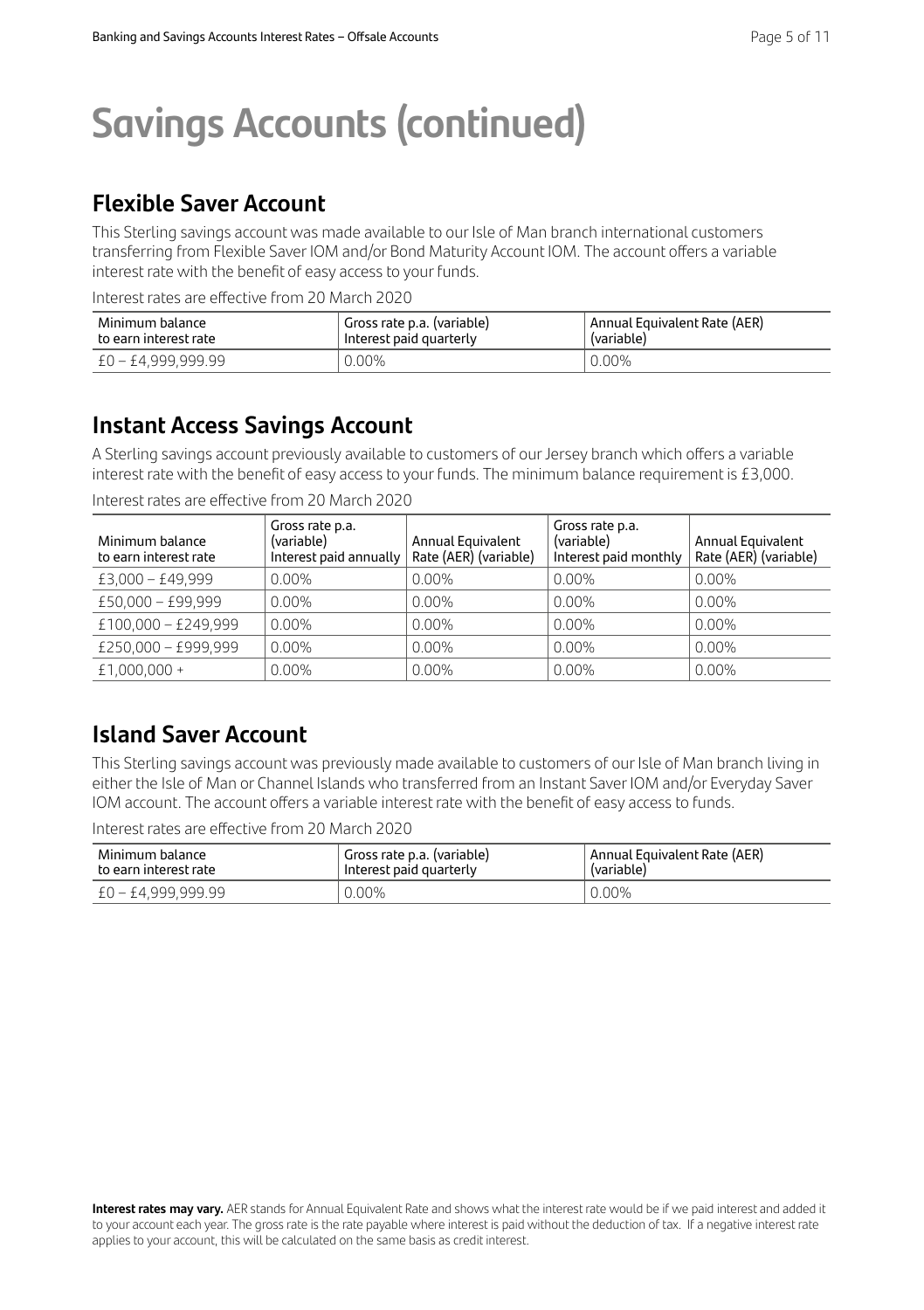## **Loyalty Call Account**

An instant access account that was previously offered by our Jersey branch and where interest is accrued daily and paid annually on 31 December.

Interest Rates are effective from 01 February 2021

| Minimum balance<br>to earn interest rate | Gross rate p.a. (variable)<br>Interest paid annually | Annual Equivalent Rate (AER)<br>(variable) |
|------------------------------------------|------------------------------------------------------|--------------------------------------------|
| £0 - £249.999.99                         | 0.00%                                                | 0.00%                                      |
| £250.000 - £499.999.99                   | 0.00%                                                | 0.00%                                      |
| £500.000 +                               | $0.00\%$                                             | 0.00%                                      |

## **Maturity Call Account**

This is a Sterling savings account offering a variable interest rate with the benefit of easy access to your funds. This account was made available to our Isle of Man branch customers with maturity proceeds from a transferred Fixed Rate Bond IOM.

Interest rates are effective from 1 February 2018

| Minimum balance       | ' Gross rate p.a. (variable) | Annual Equivalent Rate (AER) |
|-----------------------|------------------------------|------------------------------|
| to earn interest rate | Interest paid quarterly      | (variable)                   |
| £0 - £4,999,999.99    | 0.00%                        | $0.00\%$                     |

## **Notice Accounts**

A variable rate savings account that was previously offered by our Jersey branch and which requires written notice for any withdrawals.

**Notice 30** 

30 days' notice is required for withdrawals without penalty. The minimum balance requirement is £5,000. Interest rates are effective from 20 March 2013

| Minimum balance<br>to earn interest rate | Gross rate p.a.   Annual<br>(variable)<br>Interest paid<br>annually | Equivalent<br>Rate (AER)<br>(variable) | Gross rate p.a.<br>(variable)<br>Interest paid<br>quarterly | Annual<br>Equivalent<br>Rate (AER)<br>(variable) | Gross rate p.a.<br>(variable)<br>Interest paid<br>monthly | Annual<br>Equivalent<br>Rate (AER)<br>(variable) |
|------------------------------------------|---------------------------------------------------------------------|----------------------------------------|-------------------------------------------------------------|--------------------------------------------------|-----------------------------------------------------------|--------------------------------------------------|
| £5.000 +                                 | 0.00%                                                               | $0.00\%$                               | $0.00\%$                                                    | $0.00\%$                                         | $0.00\%$                                                  | $0.00\%$                                         |

**Notice 90** 

90 days' notice is required for withdrawals without penalty. The minimum balance requirement is £5,000. Interest rates are effective from 20 March 2013

| Minimum balance<br>to earn interest rate | Gross rate p.a.<br>(variable)<br>Interest paid<br>annually | Annual<br>Equivalent<br>Rate (AER)<br>(variable) | Gross rate p.a.<br>(variable)<br>Interest paid<br>quarterly | Annual<br>Equivalent<br>Rate (AER)<br>(variable) | Gross rate p.a.<br>(variable)<br>Interest paid<br>monthly | Annual<br>Equivalent<br>Rate (AER)<br>(variable) |
|------------------------------------------|------------------------------------------------------------|--------------------------------------------------|-------------------------------------------------------------|--------------------------------------------------|-----------------------------------------------------------|--------------------------------------------------|
| £5.000 +                                 | $0.00\%$                                                   | $0.00\%$                                         | $0.00\%$                                                    | $0.00\%$                                         | $0.00\%$                                                  | $0.00\%$                                         |

**Interest rates may vary.** AER stands for Annual Equivalent Rate and shows what the interest rate would be if we paid interest and added it to your account each year. The gross rate is the rate payable where interest is paid without the deduction of tax. If a negative interest rate applies to your account, this will be calculated on the same basis as credit interest.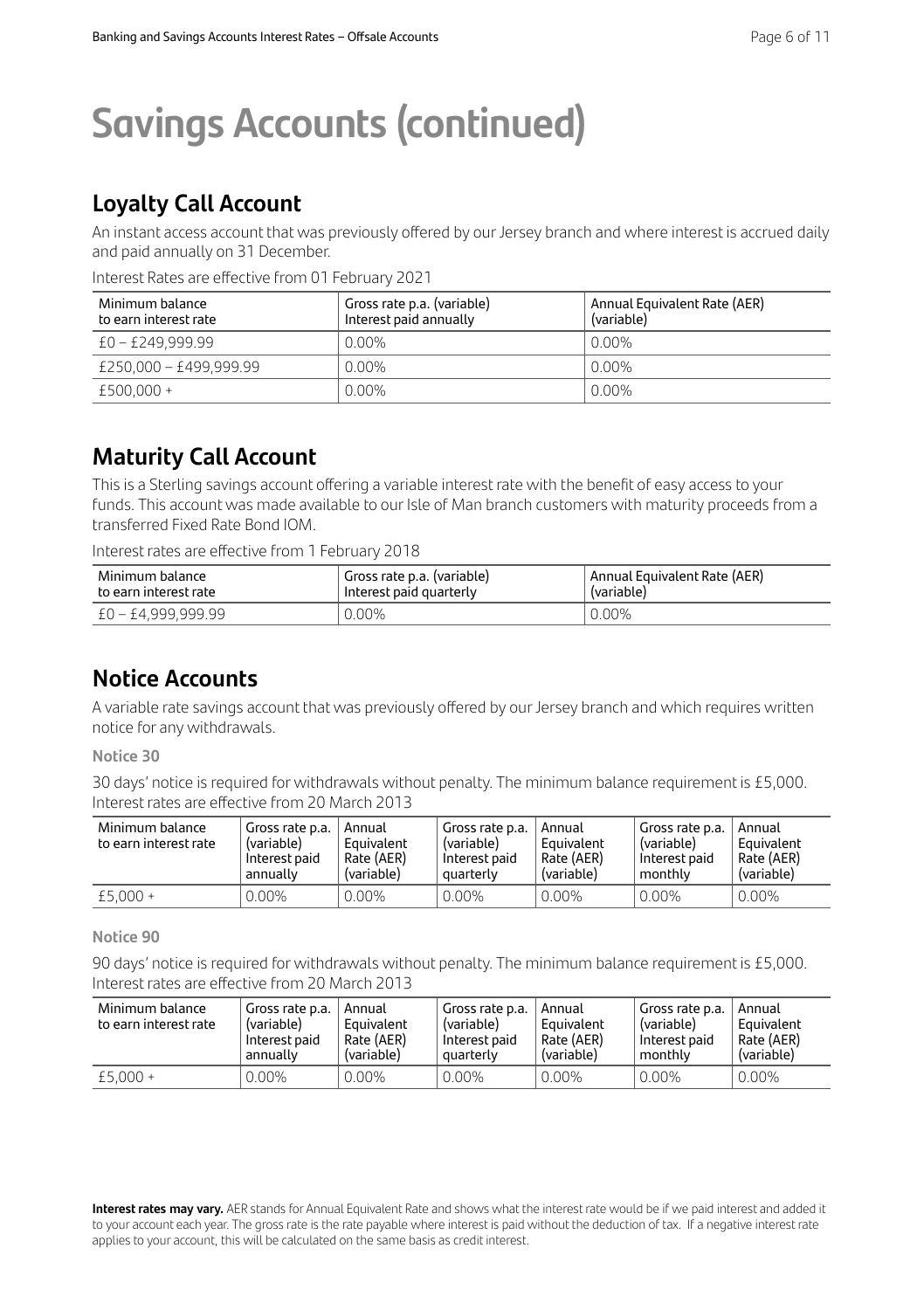### **Notice 180**

180 days' notice is required for withdrawals without penalty. The Minimum Balance Requirement is £5,000. Interest rates are effective from 20 March 2013

| Minimum balance<br>to earn interest rate | Gross rate p.a.<br>(variable)<br>Interest paid<br>annually | Annual<br>Equivalent<br>Rate (AER)<br>(variable) | Gross rate p.a.<br>(variable)<br>Interest paid<br>quarterly | Annual<br>Equivalent<br>Rate (AER)<br>(variable) | Gross rate p.a.<br>(variable)<br>Interest paid<br>monthly | Annual<br>Equivalent<br>Rate (AER)<br>(variable) |
|------------------------------------------|------------------------------------------------------------|--------------------------------------------------|-------------------------------------------------------------|--------------------------------------------------|-----------------------------------------------------------|--------------------------------------------------|
| £5.000 +                                 | 0.00%                                                      | 0.00%                                            | $0.00\%$                                                    | $0.00\%$                                         | $0.00\%$                                                  | $0.00\%$                                         |

#### **180 Day Notice Account**

**Sterling** – 180 days' notice is required for any withdrawal. Interest rates are effective from 01 February 2021

| Minimum balance<br>to earn interest rate | Gross rate p.a. (variable)<br>Interest paid quarterly | Annual Equivalent Rate (AER)<br>(variable) |
|------------------------------------------|-------------------------------------------------------|--------------------------------------------|
| £50,000 - £74,999                        | 0.10%                                                 | 0.10%                                      |
| £75,000 - £999,999                       | 0.20%                                                 | 0.20%                                      |
| £1,000,000 - £2,999,999                  | $0.30\%$                                              | 0.30%                                      |
| £3,000,000 +                             | 0.35%                                                 | 0.35%                                      |

**US Dollar** – 180 days' notice is required for any withdrawal. Interest rates are effective from 01 February 2021

| Minimum balance<br>to earn interest rate | Gross rate p.a. (variable)<br>Interest paid quarterly | Annual Equivalent Rate (AER)<br>(variable) |
|------------------------------------------|-------------------------------------------------------|--------------------------------------------|
| $$50,000 - $74,999$                      | $0.10\%$                                              | 0.10%                                      |
| $$75.000 - $999.999$                     | $0.10\%$                                              | 0.10%                                      |
| $$1,000,000 - $2,999,999$                | 0.10%                                                 | 0.10%                                      |
| $$3,000,000 +$                           | 0.15%                                                 | 0.15%                                      |

#### **Island 180 Day Notice Account**

**Sterling** – 180 days' notice is required for any withdrawal. Interest rates are effective from 01 February 2021

| Minimum balance<br>to earn interest rate | Gross rate p.a. (variable)<br>Interest paid quarterly | Annual Equivalent Rate (AER)<br>(variable) |
|------------------------------------------|-------------------------------------------------------|--------------------------------------------|
| £25,000 - £74,999                        | 0.15%                                                 | 0.15%                                      |
| £75,000 - £999,999                       | 0.30%                                                 | 0.30%                                      |
| £1,000,000 - £2,999,999                  | 0.35%                                                 | 0.35%                                      |
| $£3.000.000 +$                           | 0.35%                                                 | 0.35%                                      |

| <b>US Dollar</b> – 180 days' notice is required for any withdrawal. Interest rates are effective from 01 February 2021 |  |  |
|------------------------------------------------------------------------------------------------------------------------|--|--|
|------------------------------------------------------------------------------------------------------------------------|--|--|

| Minimum balance<br>to earn interest rate | Gross rate p.a. (variable)<br>Interest paid quarterly | Annual Equivalent Rate (AER)<br>(variable) |
|------------------------------------------|-------------------------------------------------------|--------------------------------------------|
| $$25,000 - $74,999$                      | 0.10%                                                 | 0.10%                                      |
| $$75,000 - $999,999$                     | 0.15%                                                 | 0.15%                                      |
| $$1,000,000 - $2,999,999$                | 0.15%                                                 | 0.15%                                      |
| $$3,000,000 +$                           | 0.15%                                                 | 0.15%                                      |

**Interest rates may vary.** AER stands for Annual Equivalent Rate and shows what the interest rate would be if we paid interest and added it to your account each year. The gross rate is the rate payable where interest is paid without the deduction of tax. If a negative interest rate applies to your account, this will be calculated on the same basis as credit interest.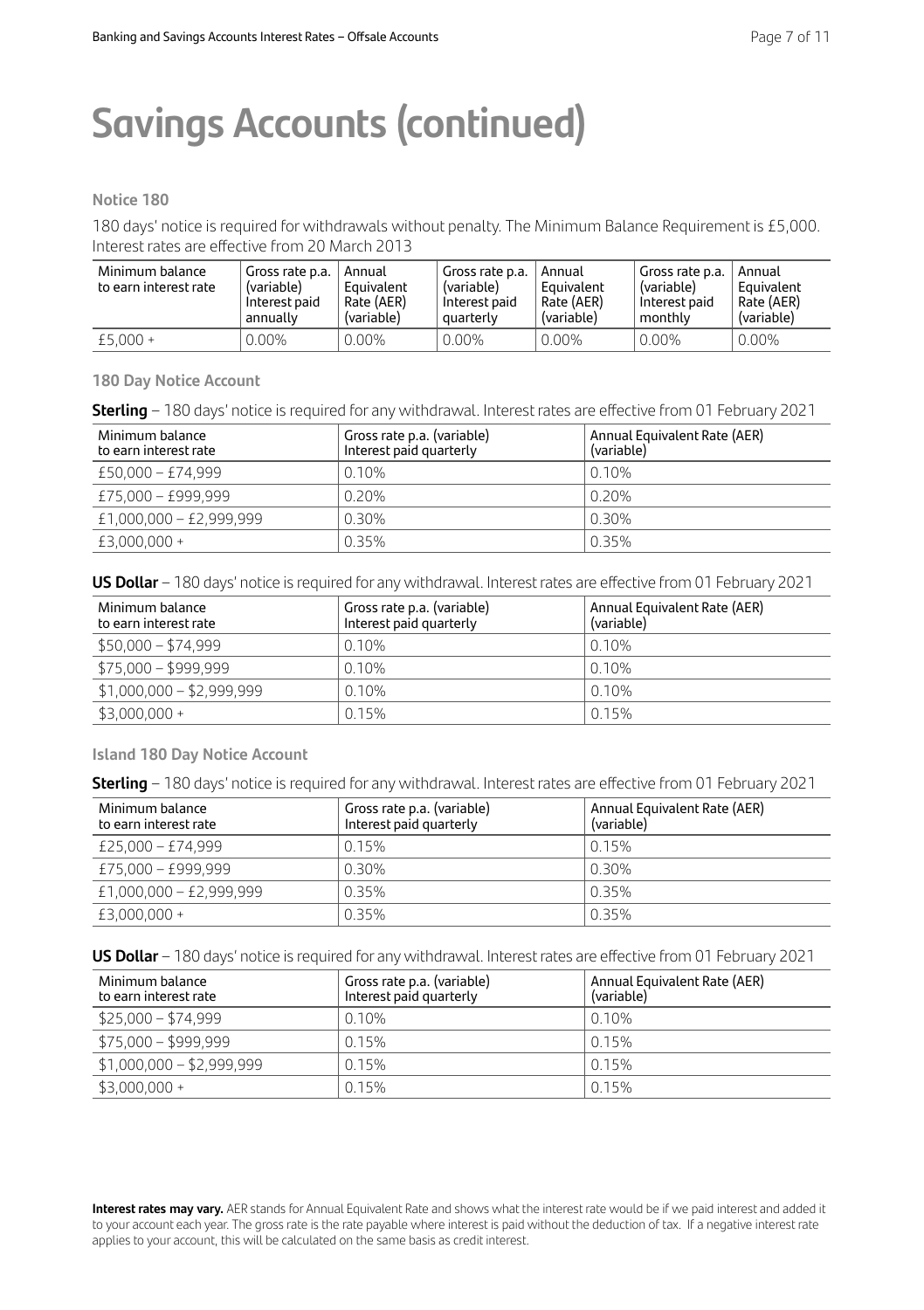#### **365 Day Notice Account**

### **Sterling** – 365 days' notice is required for withdrawal. Interest rates are effective from 01 February 2021

| Minimum opening balance                  | £50.000                                               |                                            |
|------------------------------------------|-------------------------------------------------------|--------------------------------------------|
| Minimum balance<br>to earn interest rate | Gross rate p.a. (variable)<br>Interest paid quarterly | Annual Equivalent Rate (AER)<br>(variable) |
| £50,000 - £74,999                        | $0.10\%$                                              | 0.10%                                      |
| £75,000 - £999,999                       | $0.20\%$                                              | 0.20%                                      |
| £1,000,000 +                             | Please contactus                                      |                                            |

| <b>US Dollar</b> - 365 days' notice is required for withdrawal. Interest rates are effective from 01 February 2021 |  |
|--------------------------------------------------------------------------------------------------------------------|--|
|--------------------------------------------------------------------------------------------------------------------|--|

| Minimum opening balance                  | \$50,000                                              |                                            |
|------------------------------------------|-------------------------------------------------------|--------------------------------------------|
| Minimum balance<br>to earn interest rate | Gross rate p.a. (variable)<br>Interest paid quarterly | Annual Equivalent Rate (AER)<br>(variable) |
| $$50,000 - $74,999$                      | 0.10%                                                 | 0.10%                                      |
| $$75,000 - $999,999$                     | 0.10%                                                 | 0.10%                                      |
| $$1,000,000 +$                           | Please contact us                                     |                                            |

### **Island 365 Day Notice Account**

**Sterling** – 365 days' notice is required for withdrawal. Interest rates are effective from 01 February 2021

| Minimum opening balance                  | £25.000                                               |                                            |
|------------------------------------------|-------------------------------------------------------|--------------------------------------------|
| Minimum balance<br>to earn interest rate | Gross rate p.a. (variable)<br>Interest paid quarterly | Annual Equivalent Rate (AER)<br>(variable) |
| £25,000 - £74,999                        | 0.15%                                                 | 0.15%                                      |
| £75,000 - £999,999                       | 0.30%                                                 | 0.30%                                      |
| $£1.000.000 +$                           | Please contact us                                     |                                            |

**US Dollar** – 365 days' notice is required for withdrawal. Interest rates are effective from 01 February 2021

| Minimum opening balance                  | \$25,000                                              |                                            |
|------------------------------------------|-------------------------------------------------------|--------------------------------------------|
| Minimum balance<br>to earn interest rate | Gross rate p.a. (variable)<br>Interest paid quarterly | Annual Equivalent Rate (AER)<br>(variable) |
| $$25,000 - $74,999$                      | 0.10%                                                 | 0.10%                                      |
| $$75,000 - $999,999$                     | 0.15%                                                 | 0.15%                                      |
| $$1,000,000 +$                           | Please contact us                                     |                                            |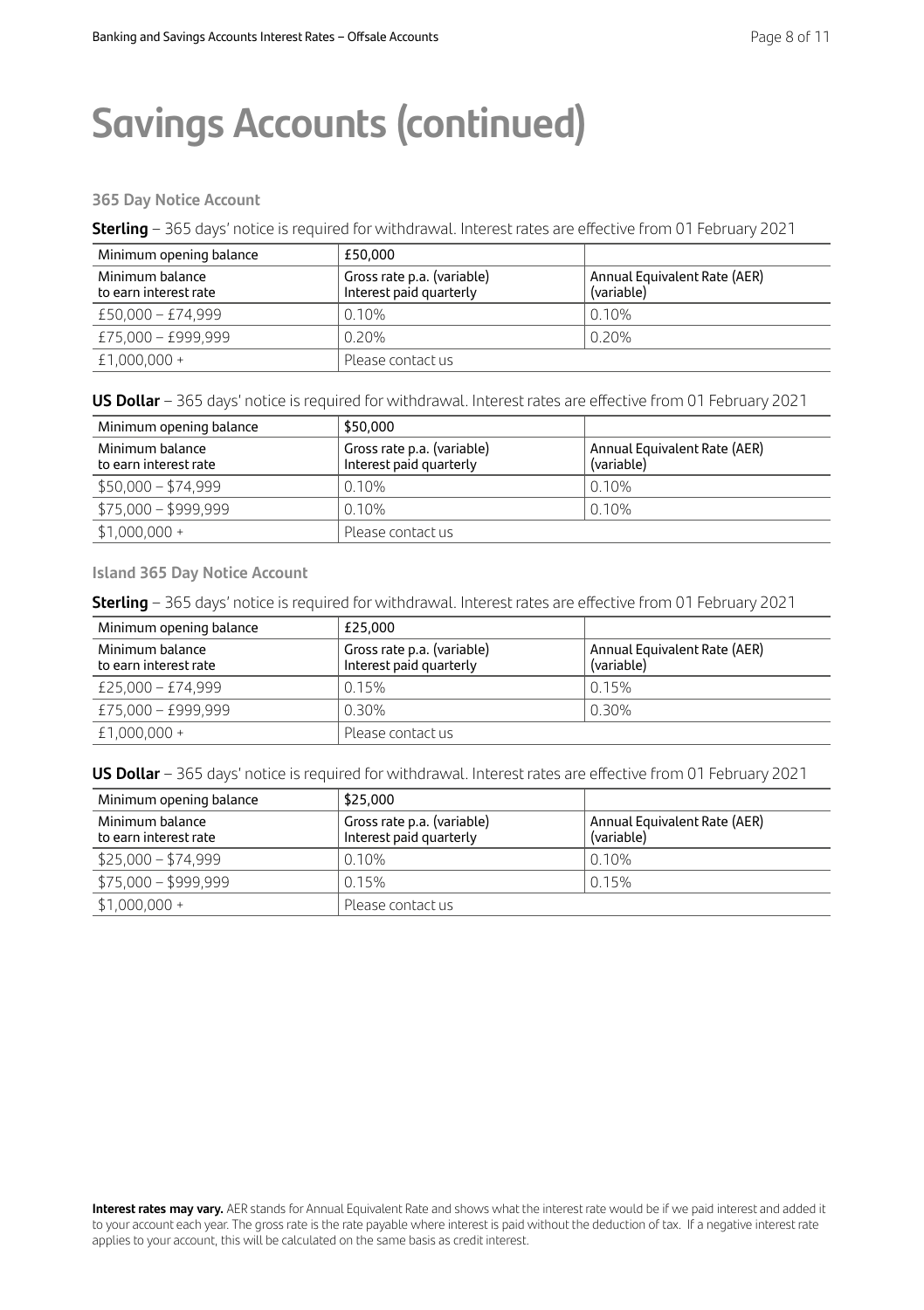## **Premium Notice Account**

Interest rates are effective from 01 February 2021

**60 Day Premium Notice Account** 

60 days' notice is required for withdrawal. The Minimum Balance Requirement is £25,000.

| Minimum balance<br>to earn interest rate | Gross rate p.a.<br>(variable)<br>Interest paid annually | Annual<br>Equivalent Rate (AER)<br>(variable) | Gross rate p.a.<br>(variable)<br>Interest paid monthly | Annual<br>Equivalent Rate (AER)<br>(variable) |
|------------------------------------------|---------------------------------------------------------|-----------------------------------------------|--------------------------------------------------------|-----------------------------------------------|
| £25,000 - £49,999                        | $0.00\%$                                                | $0.00\%$                                      | $0.00\%$                                               | $0.00\%$                                      |
| £50,000 - £99,999                        | $0.00\%$                                                | $0.00\%$                                      | $0.00\%$                                               | $0.00\%$                                      |
| £100,000 - £249,999                      | $0.00\%$                                                | $0.00\%$                                      | $0.00\%$                                               | $0.00\%$                                      |
| £250,000 - £999,999                      | $0.00\%$                                                | $0.00\%$                                      | $0.00\%$                                               | $0.00\%$                                      |
| £1,000,000 +                             | $0.00\%$                                                | $0.00\%$                                      | $0.00\%$                                               | $0.00\%$                                      |

### **120 Day Premium Notice Account**

120 days' notice is required for withdrawal. The Minimum Balance Requirement is £25,000.

| Minimum balance<br>to earn interest rate | Gross rate p.a.<br>(variable)<br>Interest paid annually | Annual<br>Equivalent Rate (AER)<br>(variable) | Gross rate p.a.<br>(variable)<br>Interest paid monthly | Annual<br>Equivalent Rate (AER)<br>(variable) |
|------------------------------------------|---------------------------------------------------------|-----------------------------------------------|--------------------------------------------------------|-----------------------------------------------|
| £25,000 - £49,999                        | $0.00\%$                                                | $0.00\%$                                      | $0.00\%$                                               | $0.00\%$                                      |
| £50,000 - £99,999                        | $0.00\%$                                                | $0.00\%$                                      | $0.00\%$                                               | $0.00\%$                                      |
| £100.000 - £249.999                      | $0.00\%$                                                | $0.00\%$                                      | $0.00\%$                                               | $0.00\%$                                      |
| £250.000 - £999.999                      | $0.00\%$                                                | $0.00\%$                                      | $0.00\%$                                               | $0.00\%$                                      |
| $£1.000.000 +$                           | $0.00\%$                                                | $0.00\%$                                      | $0.00\%$                                               | $0.00\%$                                      |

### **180 Day Premium Notice Account**

180 days' notice is required for withdrawal. The Minimum Balance Requirement is £25,000.

| Minimum balance<br>to earn interest rate | Gross rate p.a.<br>(variable)<br>Interest paid annually | Annual<br>Equivalent Rate (AER)<br>(variable) | Gross rate p.a.<br>(variable)<br>Interest paid monthly | Annual<br>Equivalent Rate (AER)<br>(variable) |
|------------------------------------------|---------------------------------------------------------|-----------------------------------------------|--------------------------------------------------------|-----------------------------------------------|
| £25,000 - £49,999                        | $0.00\%$                                                | $0.00\%$                                      | $0.00\%$                                               | $0.00\%$                                      |
| $£50.000 - £99.999$                      | $0.00\%$                                                | $0.00\%$                                      | $0.00\%$                                               | $0.00\%$                                      |
| £100,000 - £249,999                      | $0.00\%$                                                | $0.00\%$                                      | $0.00\%$                                               | $0.00\%$                                      |
| £250,000 - £999,999                      | $0.00\%$                                                | $0.00\%$                                      | $0.00\%$                                               | $0.00\%$                                      |
| £1,000,000 +                             | $0.00\%$                                                | $0.00\%$                                      | $0.00\%$                                               | $0.00\%$                                      |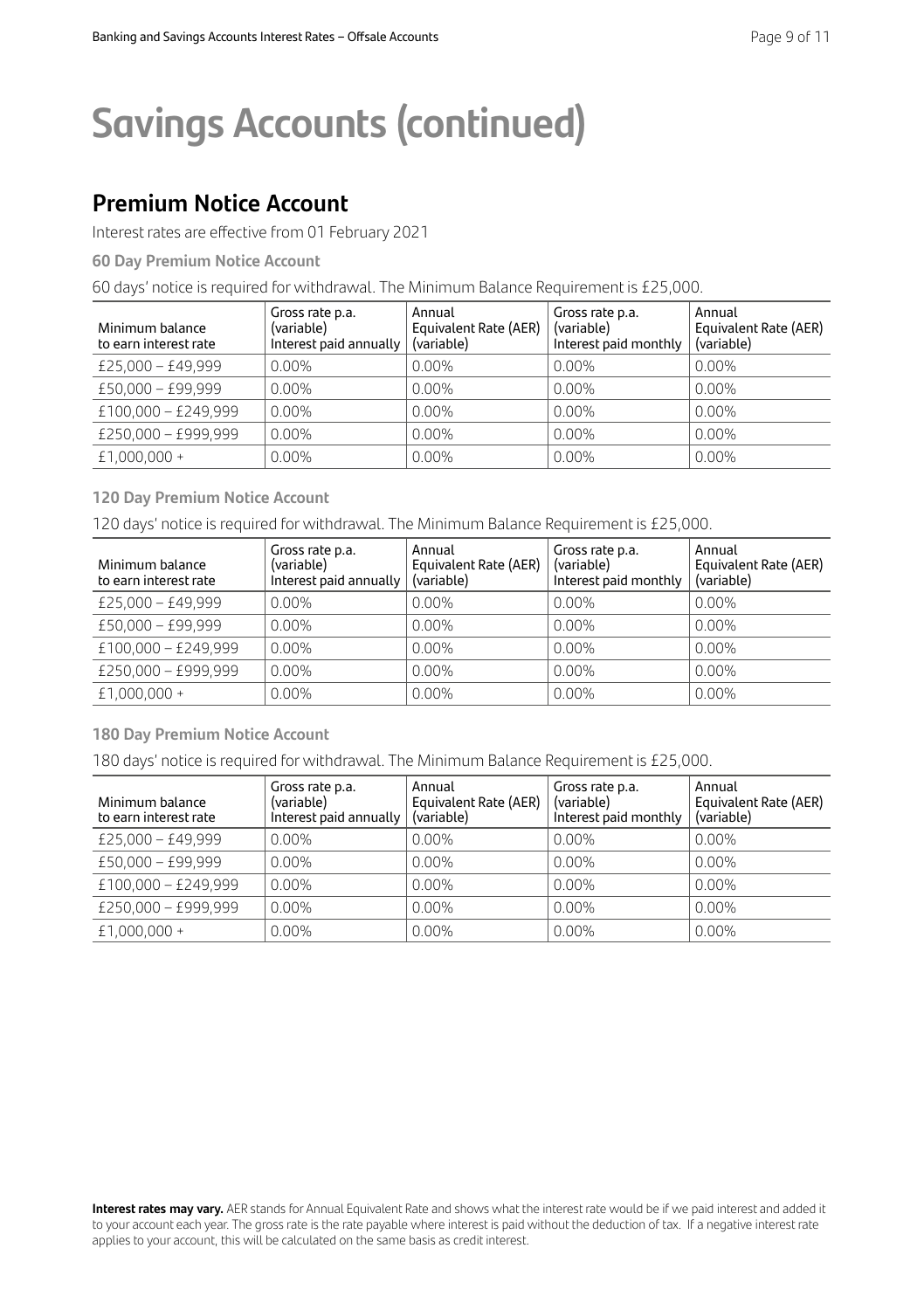### **Rate for Life Account**

This is a Sterling savings account offering a variable interest rate with the benefit of easy access to your funds. This account was made available to our Isle of Man branch customers who transferred from a Rate for Life IOM account. Balances of £1,000 or above will pay 0.25% above the Bank of England Base Rate for life and will change within 30 days of a change in the Bank of England Base Rate.

Interest rates are effective from 20 May 2022

| Minimum balance<br>to earn interest rate | <sup>'</sup> Gross rate p.a. (variable)<br>Interest paid quarterly | Annual Equivalent Rate (AER)<br>(variable) |
|------------------------------------------|--------------------------------------------------------------------|--------------------------------------------|
| $f() - f999.99$                          | 0.00%                                                              | 0.00%                                      |
| £1,000 - £9,999,999.99                   | 1.25%                                                              | 125%                                       |

### **Saver Account**

This is a Sterling savings account offering a variable interest rate with the benefit of easy access to your funds. This account was made available to international customers of our Isle of Man branch who transferred from an Instant Saver IOM and/or Everyday Saver IOM account.

Interest rates are effective from 20 March 2020

| Minimum balance       | Gross rate p.a. (variable) | Annual Equivalent Rate (AER) |
|-----------------------|----------------------------|------------------------------|
| to earn interest rate | Interest paid quarterly    | (variable)                   |
| £0 – £4,999,999.99    | 0.00%                      | $0.00\%$                     |

## **Young Saver Account**

This is a Sterling savings account offering a variable interest rate with the benefit of easy access to your funds. This account was made available to our Isle of Man branch customers who transferred from an Flexible Saver for Kids IOM and/or Young Saver IOM account. When the child reaches age 18, this account will be transferred to a Call Account.

Interest rates are effective from 20 March 2020

| Minimum balance       | ' Gross rate p.a. (variable) | Annual Equivalent Rate (AER) |
|-----------------------|------------------------------|------------------------------|
| to earn interest rate | Interest paid quarterly      | (variable)                   |
| £0 - £99.999.99       | 75%                          |                              |